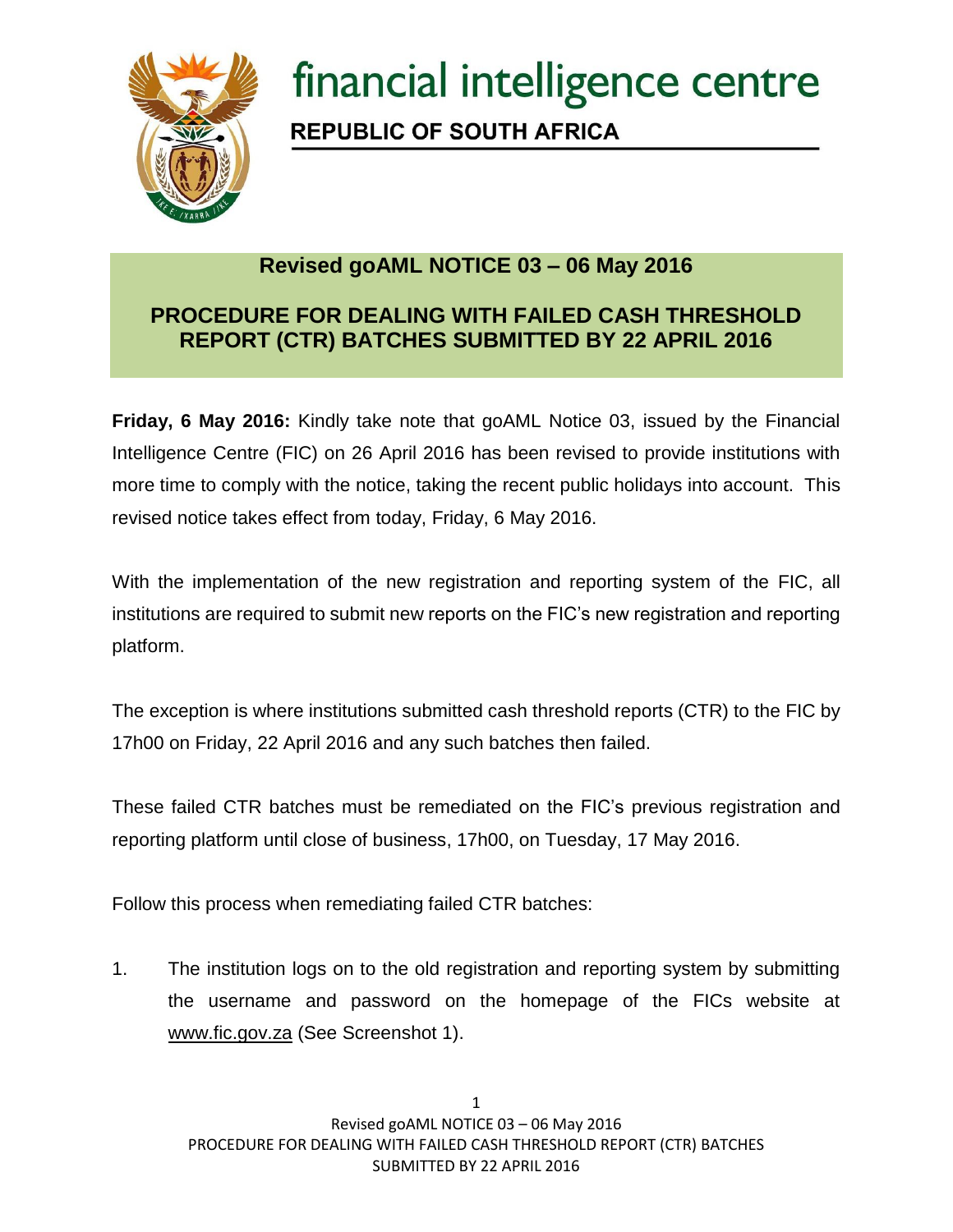- 2. Once logged in, click on "REPORTING FORMS" and then on "BATCH FILE RESUBMISSION". (See Screenshot 2).
- 3. The institution resubmits the failed batches.

It is very important to note that should the resubmitted CTR batches fail again, these failed CTR batches must be remediated. These **failed batches can only be submitted as new batches to the FIC on the new registration and reporting platform** from Wednesday, 18 May 2016.



Screenshot 1